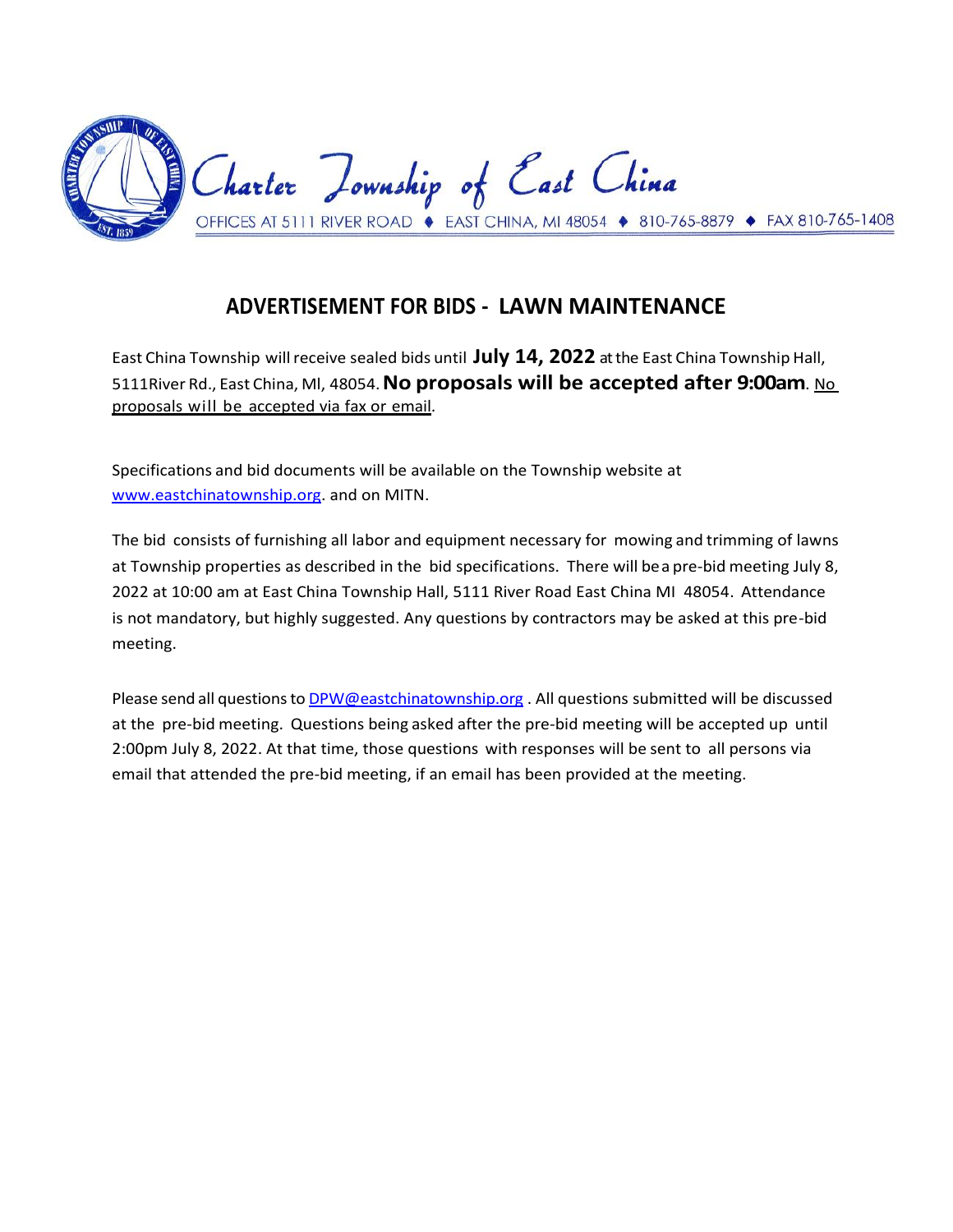#### **A. Bidding Requirements:**

- 1. All bids are to be submitted on the attached bid proposal form in a sealed envelope.
- 2. East China Township is exempt from allFederal and State taxes.
- 3. Successful bidder is responsible for public liability, personal injury, and worker's compensation insurance.
- 4. The insurance requirements are outlined in this packet.
- 5. The bidder must provide proof ofsaid insurance and name the East China Township as an additional insured at time of award.
- 6. All bidsshall include firm price proposals. Fuel costs are to be included in the proposal.
- 7. Any exceptions to the specificationsshall be stated in the bid proposal form.
- 8. All bidders shall supply documents regarding information on their past performance.
- 9. Low bidders will be subject to a post-bid interview at which time the Township can qualify the contractor of experience and equipment necessary to complete the services.
- 10. The bidder will be responsible to inspect the sites of the proposed work to determine all conditions
- 11. Contractor must provide all equipment and laborto complete the contract.
- 12. Contractor will be responsible for any damage caused as a result of performing the contract.
- 13. Subcontracting is prohibited.
- 14. The mowing completion date shall not be laterthan Friday of each week duringthe contract term.
- 15. Consideration must be given to soil conditions priorto mowing.
- 16. The bidder to whom the contract has been awarded will be required to execute the agreement within seven days of the award notice. If the bidderfailsto do so the bid and contract award will be considered as abandoned. All bidder rights and interest in the contract will be declared forfeited to ECT and the work may be awarded to another.
- 17. It isthe intent to award this bid in its entirety to one bidder. However, ECT retains the right to accept or reject (in part or whole) any and all bids received. Any proposal wishing to be withdrawn by the bidder must be done in writing prior to the time of bid opening on the above listed date. Any bid award issubject to review and approval by ECT. All bid results will be made available to the public afterthe RFP is awarded. In determining the lowest or highest responsible bidder, ECT reserves the right to consider, in addition to price, the experience and/or past performance of the bidder.
- 18. ECT reserves the right to terminate the contract at any time, for any reason, whether before, after or during the term of work. Upon written notice of termination, the contractor will be entitled to payment of allsums duethe contractorfor work completed at the date of such notice according to the contract documents.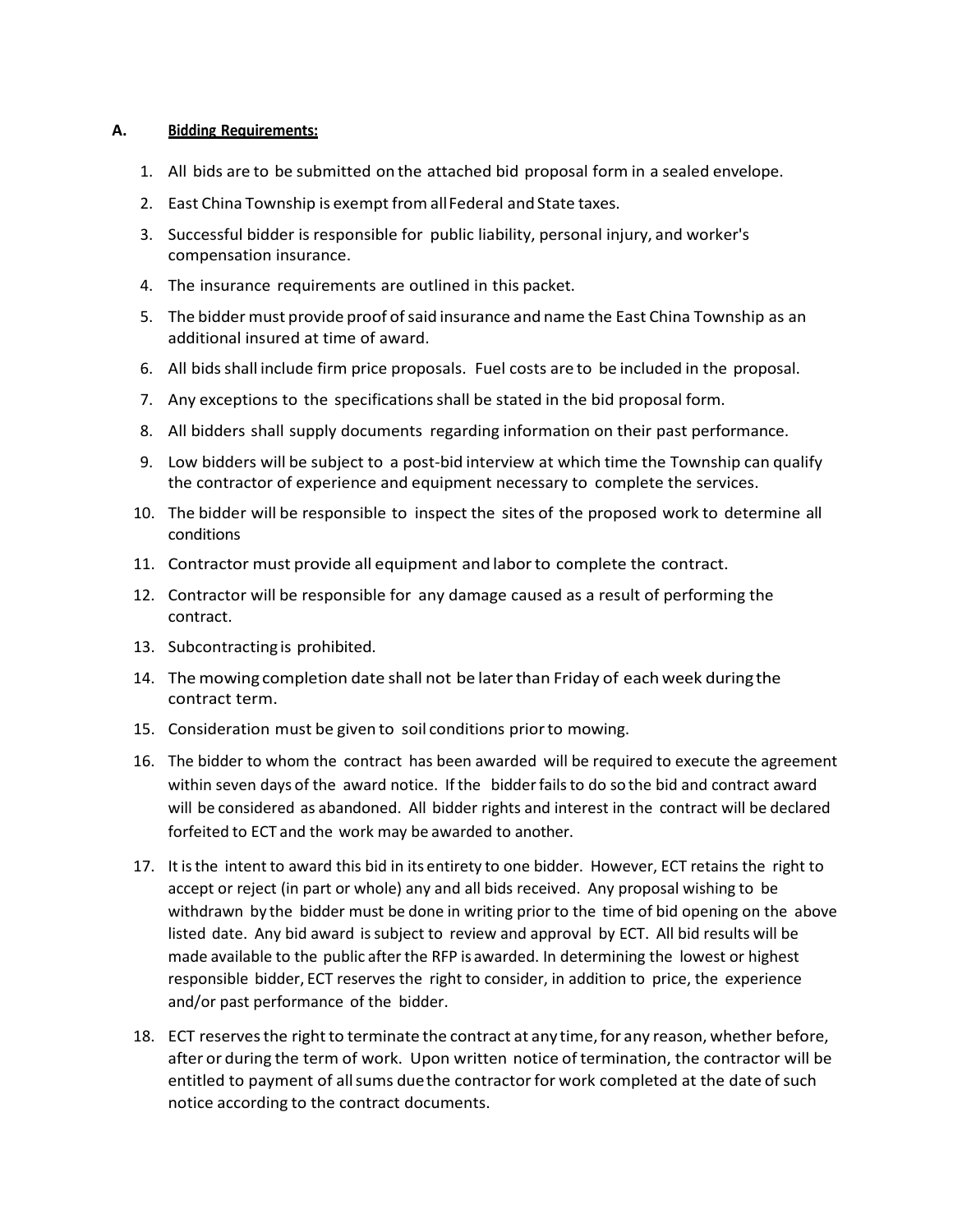- 19. ECT shall expect any onsite contractor to conduct themselves in a professional manner. Foul language, inappropriate conversation/music that can be heard by the public is not acceptable. Contractor shall proceed into and out of the public areas at slow/child safe speeds. Smoking near the public or in smoke free zones is Prohibited. Smoking cigarettes within 25' of any building is prohibited. Throwing cigarette butts on the ground is a form of litter and is not acceptable. Operating equipment in what is deemed as an "irresponsible or dangerous" manner shall be grounds for immediate removal. Contractor's attire shall be presentable, no holes in pants may be visible from the waist to the thigh. Exposed undergarments will be prohibited.
- 20. Onsite landscape tow vehicle shall have a back-up alarm. Landscape trailer gate isto be stowed in the upright position when not in use. Gas cans/equipment must be stored safely to limit access by public. Tow vehicle/trailershall not park in a way that will hinder the flow of pedestrian or vehicle traffic nor block access to any Residential or Township building, driveway, or vehicle during lawn service. DPW Supervisor will direct contractor to preferred parking locations at Township buildings for services rendered during business hours. No lawnmower, string trimmer, blower, edger, or any other equipment shall be left "running" or "on" at any given time, without being manned by the operator.
- 21. This contract may be extended for one additional year. The option to renew requires the mutual agreement of both parties. Refusal by either party to exercise this option to extend will cause this contract to expire.
- 22. The DPW Supervisor isthe point of contact and will verify the contract details were completed each week.
- 23. Request invoicing once per month, end of month invoices will be reviewed and submitted for payment with terms net 30.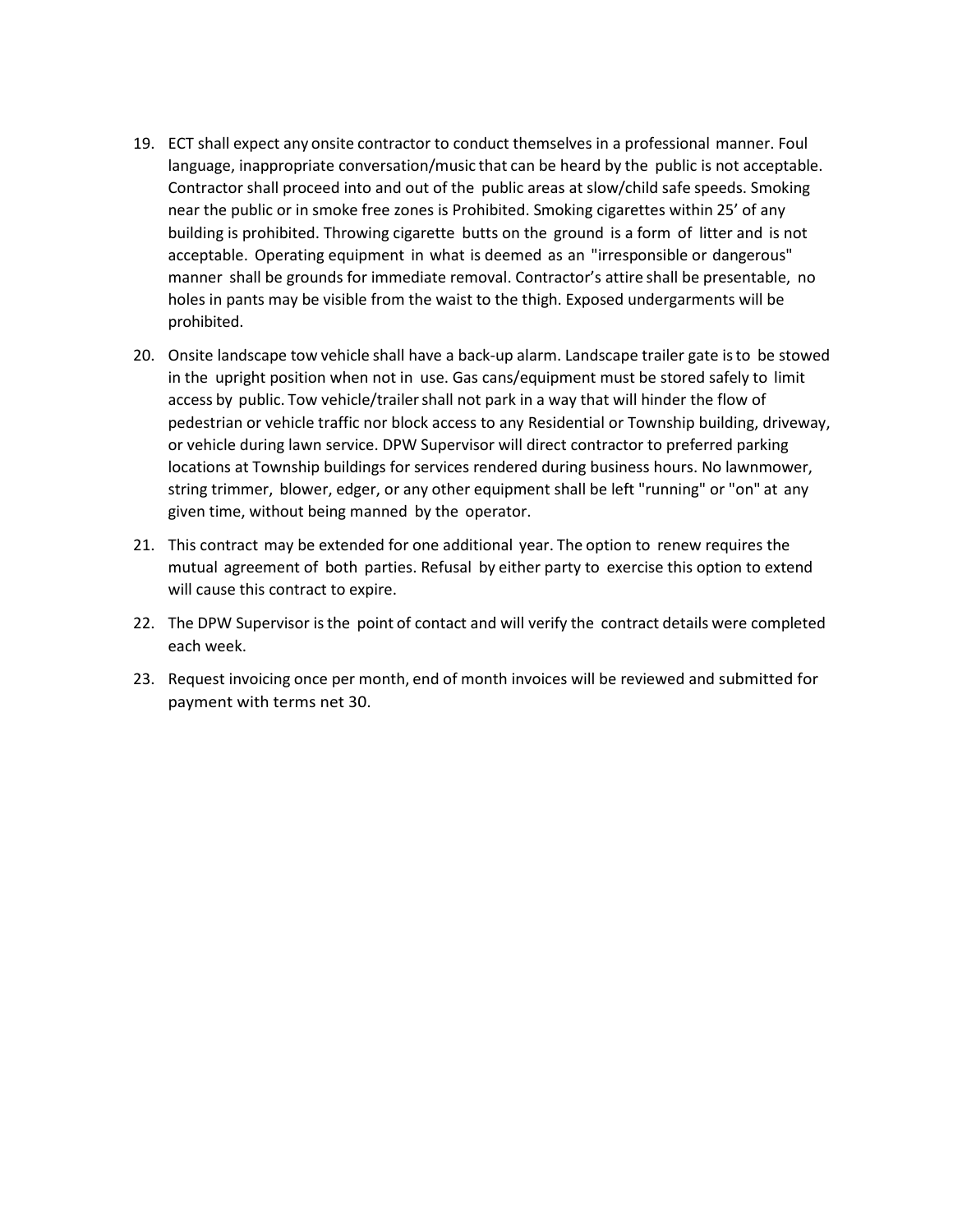### **East China Township Request for Proposal**

#### **B. Lawn Maintenance Services Scope of Work**

The Charter Township of East China (herein referred to as ECT) is seeking to retain a contractor for general lawn maintenance services. These services include furnishing all labor and equipment necessary for the mowing and trimming of properties as described in this scope. Services also include removal of grass, leaf cuttings, and materials remaining as a result of such mowing and trimming as described in the bid specifications. All work will be under the DPW Supervisor direction. The terms of this contract will begin upon execution of the agreement and run through November 28<sup>th</sup>.

#### **C. Specific Locations:**

Addresses are not available for all sites. Google Earth Link: [https://earth.google.com/earth/d/1C4rns\\_b6\\_u9h4U\\_pLv59Ke2QfCJLwzU9?usp=sharing](https://earth.google.com/earth/d/1C4rns_b6_u9h4U_pLv59Ke2QfCJLwzU9?usp=sharing)

#### *Reference Page #6 for Detailed Descriptions of Services Requested*

#### **1.) Township Hall –** 5111 River Rd-

- West area:  $48,108$  ft<sup>2</sup>
- North/East area:  $48,390$  ft<sup>2</sup>
- South area:  $3,914$  ft<sup>2</sup>
- Total: approx.  $100,412 \text{ ft}^2$

#### - **Township Hall – General Scope of Work**

- o MOWING/ TRIMMING WEEKLY: (Price/Week)
- o STICK EDGING ONCE MONTHLY:(Price/Month)
- o WEED CONTROL: (Price/Spray; Price/Season)
	- Landscape Stones, Walkways, Mulch areas
- o ANNUAL PRUNING: (Price/Season)
- o SPRING/FALL CLEAN-UP (Price/Spring; Price/Fall)

#### **SERVICEABLE DAYS: Thursday or Friday weekly**

- 1. These days keep consistent with the current maintenance schedule of the Township Hall in conjunction with the Township Park.
- 2. Township Hall service schedule shall also be in conjunction with the abutting Vacant Lot to the South.
- 3. Tuesday/Wednesday (or other day) mowing may be permitted at the DPW Supervisors discretion in the event of inclement weather or other circumstances.
- 4. Township Hall shall have a "set" expected time frame for lawn service. Management will avoid scheduling outdoor meetings during this time.

### **2.) VACANT LOT –** 5111 River Rd

- $\circ$  Approx. 95,225 ft<sup>2</sup>
- o MOWING/ TRIMMING WEEKLY: (Price/Week)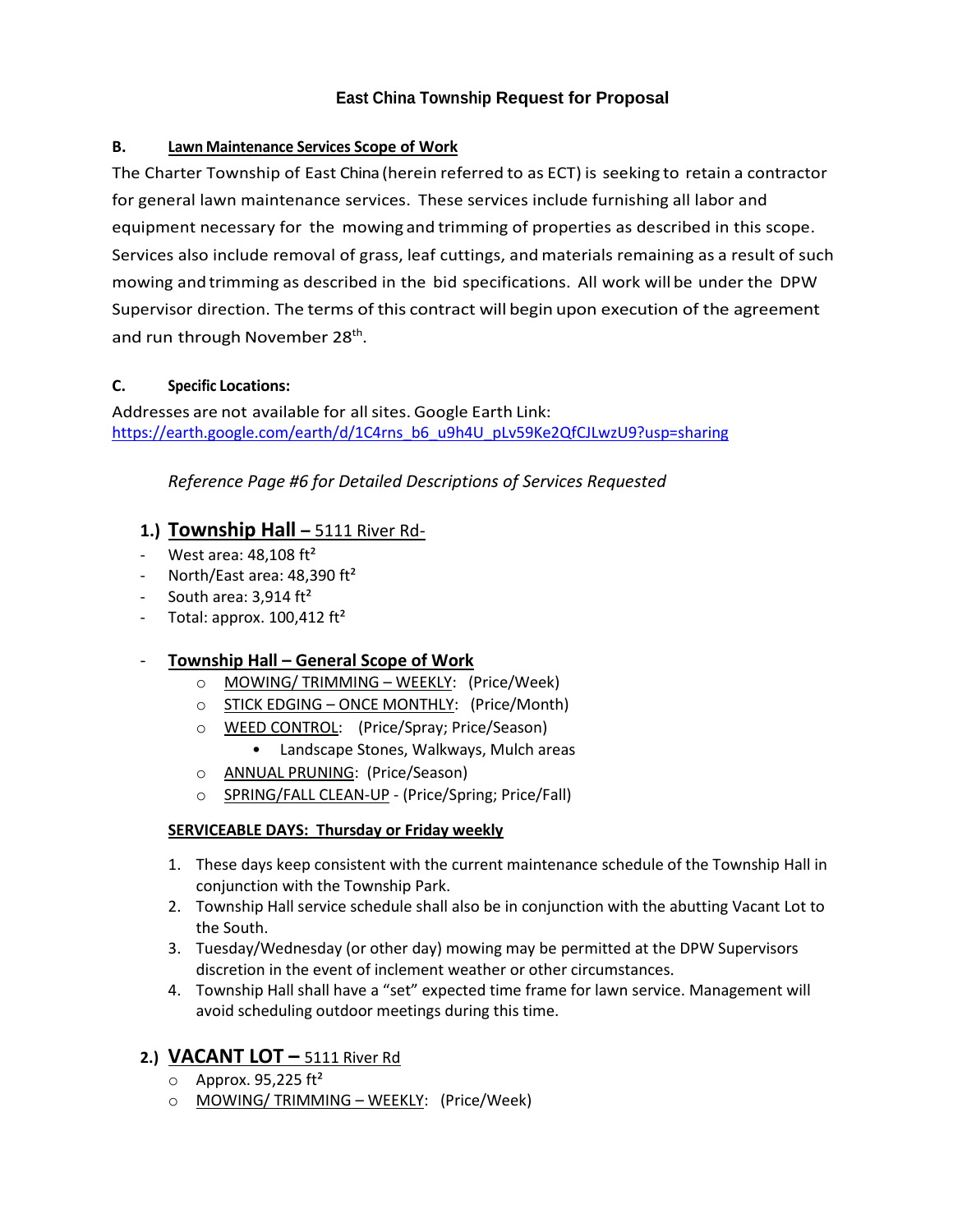o Service in conjunction with the Township Hall property.

#### **3.) TENNIS COURT LOT –** 211-299 Recor Rd

- $\circ$  Approx. 55,141 ft<sup>2</sup>
- o MOWING/ TRIMMING WEEKLY: (Price/Week)
- o WEED CONTROL: (Price/Spray; Price/Season)
	- Fence Line and Court cracks
- o Service in conjunction with the DPW Yard and Water Treatment Plant.

### **4.) BRYSON LANE – VACANT LOT –** 5101 Bryson Lane

- $\circ$  Approx. 7,440 ft<sup>2</sup>
- o MOWING/ TRIMMING WEEKLY: (Price/Week)
- o Serviceable Monday Friday.

#### **5.) BIKE PATH**

- o Segment 1 approx. 4,000 lineal feet
- o Segment 2 approx. 5,300 lineal feet
- o Segment 3 approx. 2,970 lineal feet
- o Segment 4 approx. 5,760 lineal feet
- o Segment 5 approx. 4,000 lineal feet
- o Segment 6 approx. 1,430 lineal feet- (Provide a price only-Segment 6 is not currently maintained by the Township)
- o Segment 7 approx. 5,460 lineal feet
- o Segment 8 approx. 1,240 lineal feet
- o Serviceable Monday Friday.

#### **6.) DPW GARAGE –** 205 Recor Rd-DPW Garage

- $\circ$  Approx. 93,417 ft<sup>2</sup>
- o MOWING/ TRIMMING WEEKLY: (Price/Week)
- o WEED CONTROL: (Price/Spray; Price/Season)
	- Fence Lines approx. 1090 lineal ft.
- o Serviceable Monday Friday.
	- Set Day/ Time preferred for accessibility to property. (Gated Property)
	- Prefer service be in conjunction with DPW Yard but not required.

#### **7.) DPW YARD –** 1427 Springborn Rd

- $\circ$  Approx. 99,330 ft<sup>2</sup>
- o MOWING/ TRIMMING WEEKLY: (Price/Week)
- o WEED CONTROL: (Price/Spray; Price/Season)
	- Gravel Parking area approx. 8,900 ft<sup>2</sup> and Fence Line approx. 1,820 lineal ft
- o Serviceable Monday Friday.
- o Set Day/ Time preferred for accessibility to property. (Gated Property)
	- Prefer service be in conjunction with DPW Garage but not required.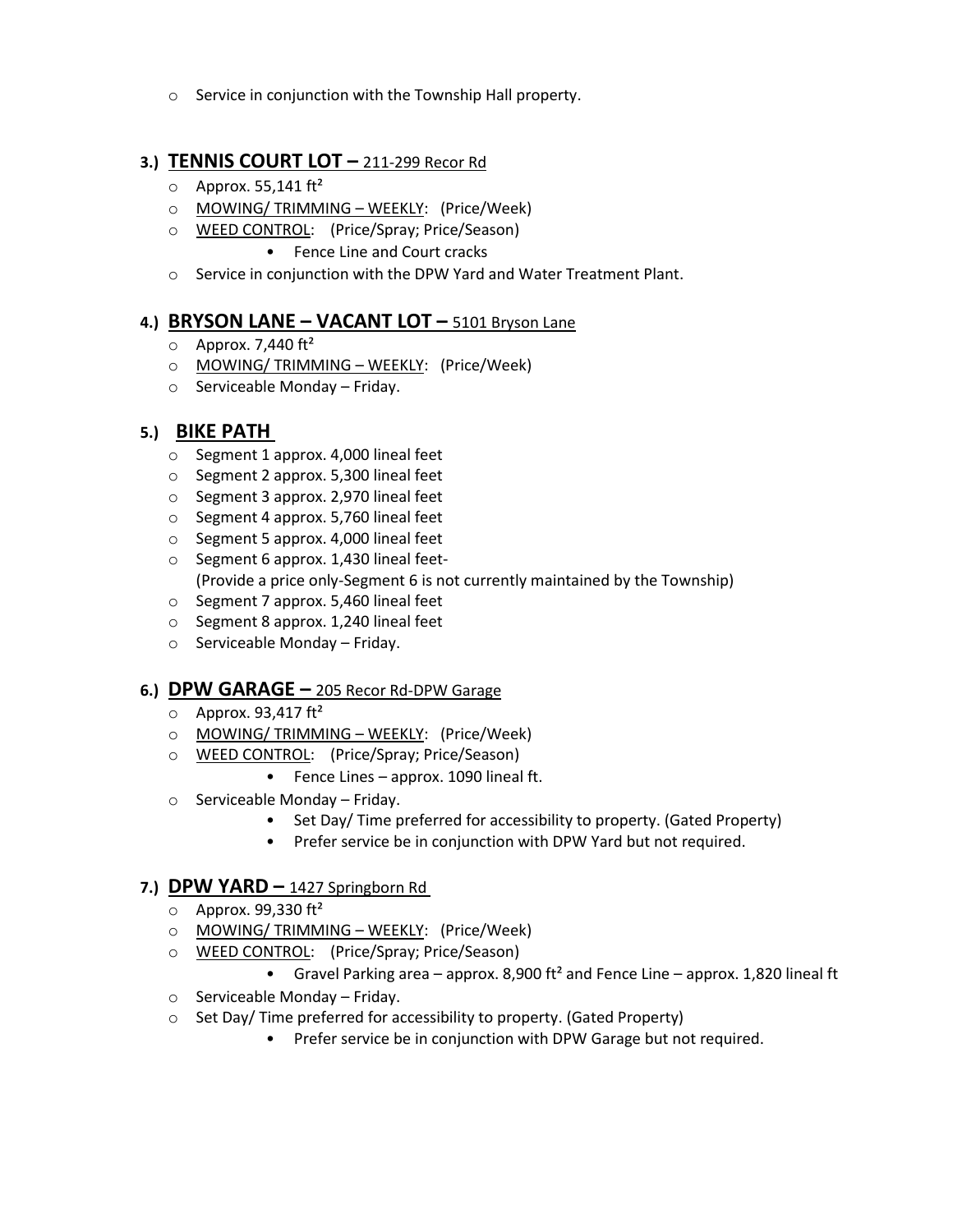#### **8.) RED BRICK SCHOOLHOUSE –** 696 Meisner Rd-Red Brick Schoolhouse

- $\circ$  Approx. 15,850 ft<sup>2</sup>
- o MOWING/ TRIMMING WEEKLY: (Price/Week)
- o STICK EDGING ONCE MONTHLY:(Price/Month)
- o WEED CONTROL: (Price/Spray; Price/Season)
	- Gravel Parking area approx. 1,320 ft<sup>2</sup>
- o Serviceable Monday Friday.
	- Service to be in conjunction with Sewage Lift Station property.

#### **9.) WATER TREATMENT PLANT –** 5111 Pointe Drive-Water Treatment Plant

- $\circ$  Approx. 42,151 ft<sup>2</sup>
- o MOWING/ TRIMMING WEEKLY: (Price/Week)
	- Fence Line approx. 460 lineal ft.
- o WEED CONTROL: (Price/Spray; Price/Season)
- o Serviceable Monday Friday.

#### **10.) NORTH WATER TOWER –** 420 Margaret-North Water Tower

- $\circ$  Approx. 14,229 ft<sup>2</sup>
- o MOWING/ TRIMMING WEEKLY: (Price/Week)
- o WEED CONTROL: (Price/Spray; Price/Season)
	- Fence Line (approx. 300 lineal ft.) and Gravel Area under Water Tower
- o Serviceable Monday Friday.

### **11.) SOUTH WATER TOWER**

- $\circ$  Approx. 25,000 ft<sup>2</sup>
- o MOWING/ TRIMMING WEEKLY: (Price/Week)
- o SPRING/FALL CLEAN-UP (Price/Spring; Price/Fall)
- o Serviceable Monday Friday.
- o Set Day/ Time preferred for accessibility to property. (Gated Property)
	- Service in conjunction with DPW Yard required. (Abutted properties)

### **12.) SEWAGE LIFT STATION –** 801 Meisner Rd

- o MOWING/ TRIMMING WEEKLY: (Price/Week)
- o WEED CONTROL: (Price/Spray; Price/Season)
	- Gravel Parking area  $-$  approx. 750 ft<sup>2</sup>
- o Serviceable Monday Friday.
	- Service to be in conjunction with Red Brick School House.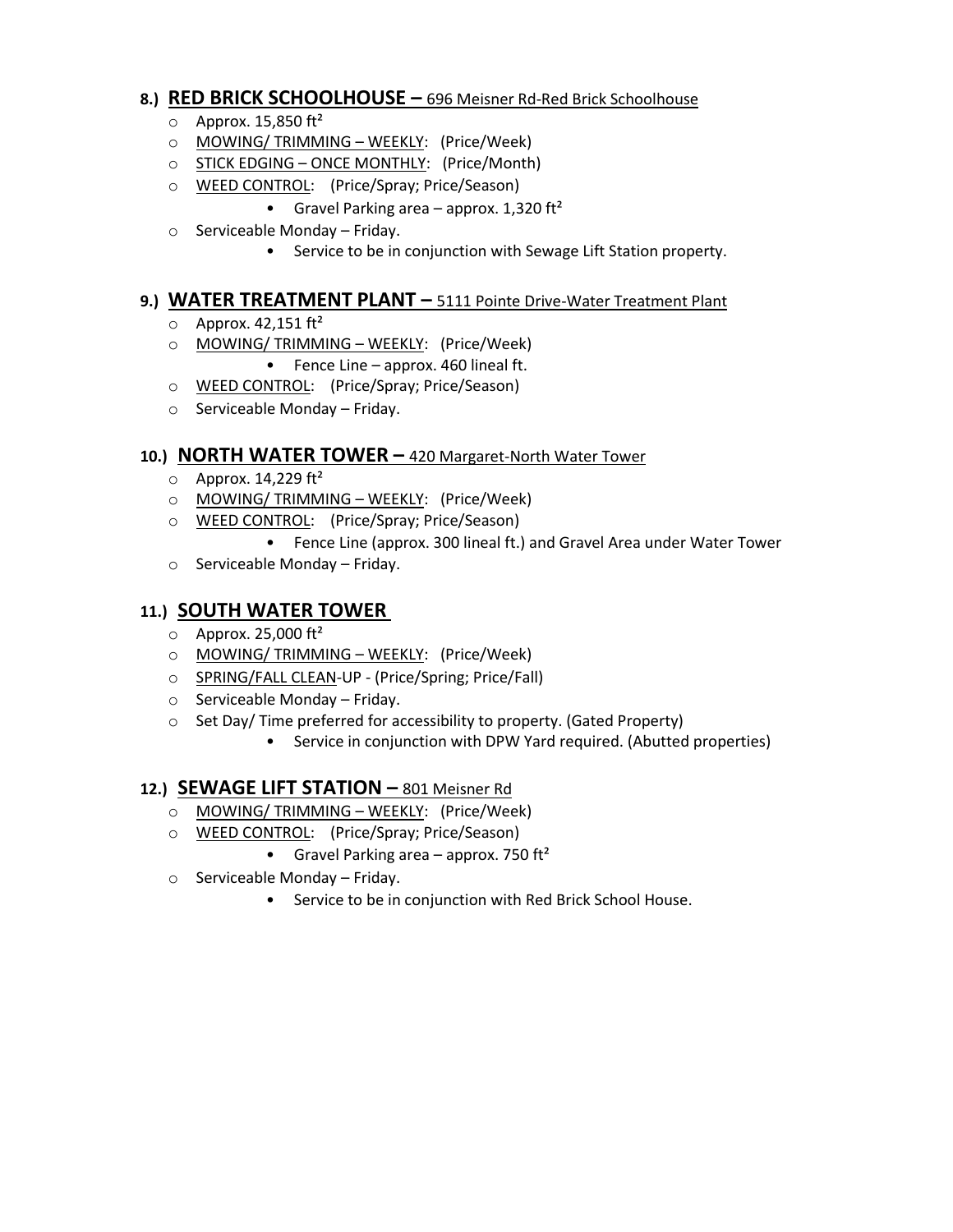#### A. **MOWING – Detailed Description:**

#### *(Items listed Below should be considered in pricing "CUT/ TRIM" on the proposal)*

- 1. Excessive grass clippings shall be collected and disposed of. Clippings to be bagged/removed from all areas.
- 2. Serviced Turf height not to exceed 3". And display a uniformed appearance.
- 3. All clippings blown off walks, paths, roads, driveways, parking lots, tables, benches, buildings, equipment, landscaping stones weekly.
- 4. Remove/ Dispose of any Sticks, Branches, Litter, or any other lawn debris discovered while providing services. Items mowed over are expected to be collected by contractor prior to vacating premises. Items retrieved are to be removed by contractor not disposed of on site.
	- i. DPW Supervisor may permit use of dumpster for specific purposes however NO lawn debris is to be disposed of on any Township properties.
- 5. Ditches to be maintained weekly. ALL areas Whipped and Mowed.
- 6. Weed whips to be used on ditch banks and ditch bottoms if conditions do not allow lawn mowers to be utilized without creating ruts. Whatever form of maintenance is required for ditches to be maintained weekly.
- 7. Shall maintain a manageable mower speed around the base of any stationary object/trees to reduce the risk of damaging the Turf, Objects or Trees.
- 8. Shall maintain a safe manageable mower speed in high traffic areas (foot traffic or otherwise).
- 9. Must disengage blades when any pedestrian, pet, child, or vehicle, or other is nearing. Always being mindful of the surroundings, mowerspeed and direction of the decks discharge.
- 10. Deck discharge shall always be in the opposite direction of any pedestrians, children, pets, vehicles, damageable objects, or structures.

### B. **WEED CONTROL – Detailed Description:**

### *(Items listed Below should be considered in pricing "WEED CONTROL" on the proposal)*

- All chemical controls must be applied under the supervision of a licensed and qualified herbicide applicator, following the procedures set forth in the labeling of the product, as required by law.

### **Post Emergent Control** *(Per agreed upon proposal for each designated location)*

- 1. All areas shall be kept free of weeds. Chemical and/or mechanical means may be used as appropriate. (Per agreed upon proposal for each designated location)
- 2. Before applying herbicides, the type of weed shall be identified and the control selected accordingly, using the most effective control for the species, the location, and the season.
- 3. Expectations for "Weed Control"
	- i. Areas requesting "Price/Spray, Price/Season," weeds shall not be allowed to grow in paved areas such as driveways, walks, curbs, or, gravel driveways, landscaping stones, mulch, or fence-lines. Application requirements differ per each location. Weeds may be removed manually or sprayed with an herbicide. Dead weeds shall be removed from treated landscaped areas at Township Hall.
- 4. Post emergent control is NOT permitted in turf areas.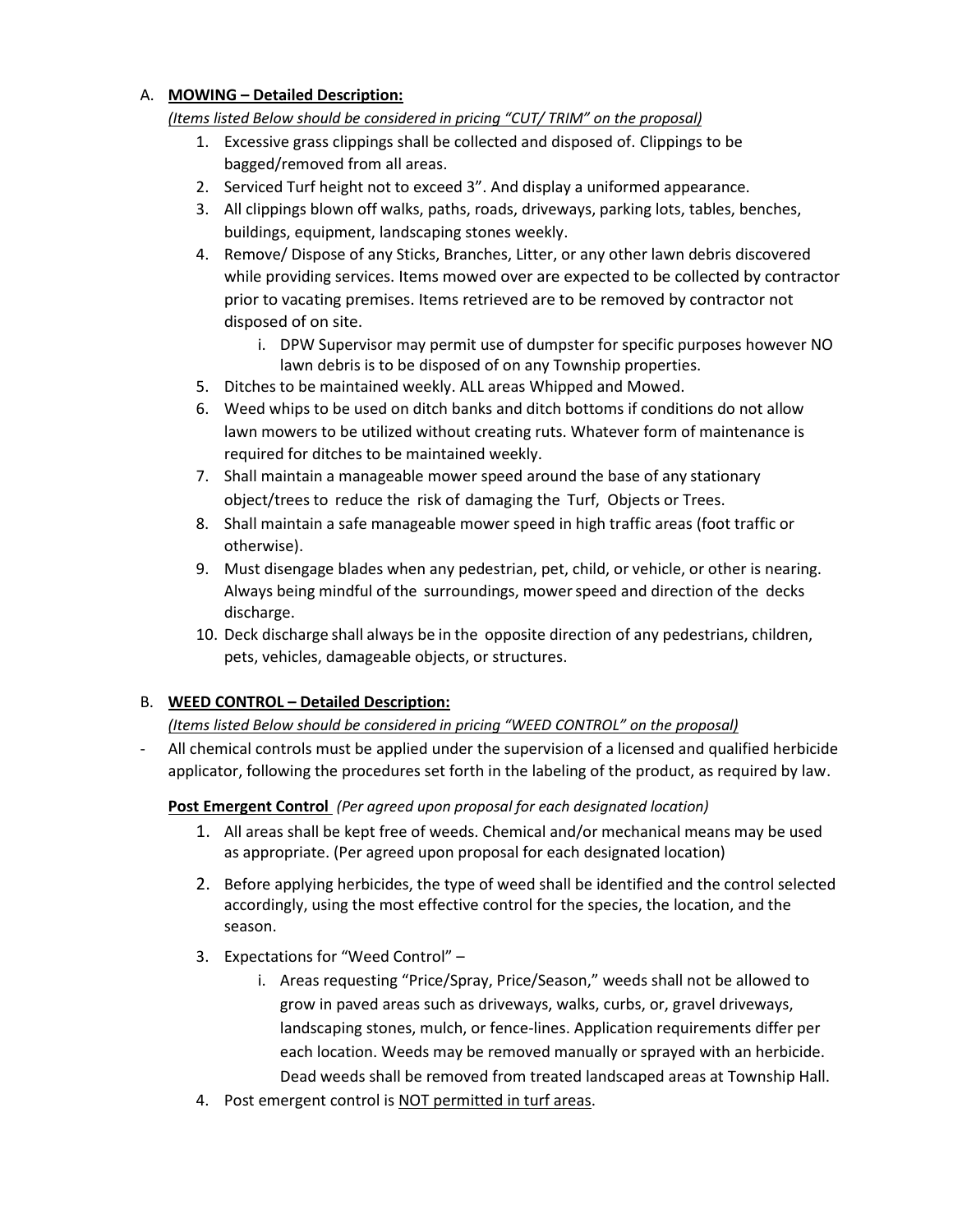- 5. The DPW Supervisor shall be provided with the labeling (MSDS) for each herbicide proposed and receive approval before the product is applied.
- 6. Post emergent shall be sprayed at the manufacturer's recommended rates and only when weather conditions are appropriate.
- 7. Contractor is responsible for damages incurred from misuse of chemicals, overspray, killing plantings or contamination related to misuse.
- 8. DPW Supervisor may approve spraying around semipermanent items in yards such as objects infrequently moved, buildings, equipment, etc. Unless specified on this proposal as a request for pricing, spraying of areas such as this would be at contractors' expense as permitting use of herbicide would alleviate expense of gas-powered equipment to maintain areas and only as permitted by DPW Supervisor.
- 9. Treated Fence-lines: Spray shall not be broadcasted to a spread of over 4" on either side of the center of Fence-line.
- 10. Treated Buildings or Objects: Spray shall not be broadcasted to a spread of over 4"-6" from any Building or Objects.
- 11. Contractor is responsible for ensuring that ALL areas treated are to be in a uniform appearance – without overspray.

### C. **STICK EDGING – Detailed Description**

*(Items listed Below should be considered in pricing "MONTHLY STICK EDGING" on the proposal)*

- 1. Stick Edging to be completed ONCE MONTHLY**:**
- 2. Edging shall be performed with a blade type mechanical edger. The cut edge should appear as a clean, straight line
- 3. Stick Edge along ANY concrete edge, walkways, picnic areas once per month
- 4. Date of edging required on monthly invoice
- 5. Spoils from edging picked up and removed, remnants to be blown, broomed, or washed off.

## D. **TRIMMING/ TRIM EDGING – Detailed Description**

*(Items listed Below should be considered in pricing "CUT/ TRIM" on the proposal)*

- 1. All lawn edges along sidewalks and curbs shall be Trim Edged before each mowing during the active growing season/duration as part of the weekly maintenance contract.
- 2. A monofilament line trimmer shall be used to trim around all obstacles within the lawn area. Care shall be taken to ensure that the bark of trees and shrubs are not damaged or stripped by the line trimmer.
- 3. Lawn sprinkler heads shall only be Trim Edged to allow for proper distribution of water.
- 4. All Culverts, ditch ends, signposts, trees, fence lines, hydrants, mailbox, borders, curbs, tire blocks, landscaping, sheds, buildings, objects are maintained Weekly.
- 5. DPW Supervisor may approve spraying around semipermanent items in yards such as objects infrequently moved, buildings, equipment, etc. Unless specified on this proposal as a request for pricing, spraying of areas such as this would be at contractors' expense as permitting use of herbicide would alleviate expense of gas-powered equipment to maintain areas and only as permitted by DPW Supervisor.
- 6. All areas trimmed should have a uniformed appearance.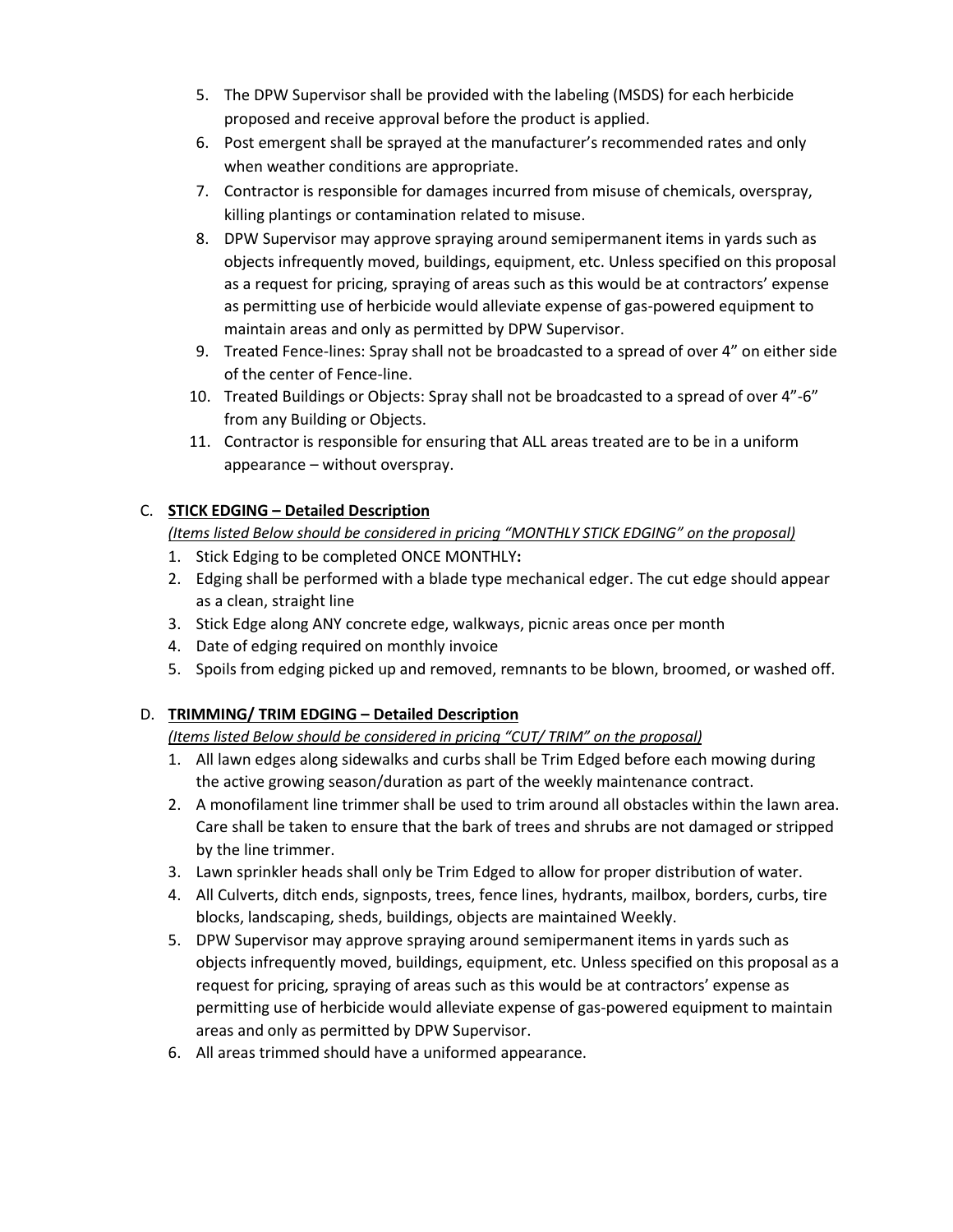### E. **IRRIGATION SYSTEM / SPRINKLER HEADS – (Township Hall only)**

- 5. The contractor is required to familiarize themselves with locations of sprinkler heads at the Township Hall property. DPW Supervisor will do walk through with contractor.
- 6. Repairs to sprinkler equipment damaged by mowers or equipment operated by the contractor shall be the responsibility of the contractor, at no cost to East China Township. If repair work is not accomplished in a timely manner, DPW Supervisor shall have work completed and deduct loss from monthly payment.
- 7. Irrigation repairs shall be made with the same brand, make, and model of component where the use of a different part will adversely affect the systems efficiency.
- 8. It is recommended that the contractor perform sprinkler check/inspection after each mowing if there is concern of potential damage during lawn maintenance.
- 9. Immediately Flag all water leaks and/or system malfunctions and report damages to the DPW Supervisor.

### F. **ANNUAL PRUNING – (Township Hall Only)**

### *(Items listed Below should be considered in pricing "ANNUAL PRUNING" on the proposal)*

- 1. Trim/Prune new growth on trees/shrubs in landscaping on North and West sides of Township Hall building to keep a uniform neat appearance.
- 2. All trimmings to be removed/hauled away.

### **OTHER REQUIREMENTS:**

- DPW Properties to be serviced no later than 3:00pm Monday Friday.
- DPW Garage, and DPW Yard are fenced properties accessible only by auto gate. Arrangements for access is required with DPW Supervisor to make entry to these properties.
	- o Set Day/ Time preferred for accessibility to properties.
- DPW properties closed on Federal Holidays.
	- o DPW Properties are to be serviced on days prior to or after a Federal Holiday ensuring the properties receive weekly maintenance.
	- $\circ$  Holidays that could affect dates of service during the terms of this or future contract:
		- Memorial Day, July Fourth, Labor Day, Columbus Day, Veterans Day, Thanksgiving Day, Day after Thanksgiving Day.
- Must practice extra caution when near pedestrians,small children, pets, vehicles, objects, buildings/structures.
- If serviced areas are occupied and relocation is not possible due to time constraints, contractor shall inquire if pedestrian(s) can relocate for lawn maintenance to proceed. In any event there be children, elderly, or those with disabilities of any sort, contractor should relocate to another area until those individuals are able relocate themselves.
- In ALL cases of pedestrians using the bike path, contractor is to be mindful of their surroundings as well as wind direction, and always disengage blades or decelerate whips/blowers if debris is blowing in the direction of approaching or passing pedestrians.
- In the event of any fallen trees/large limbs/dead fall in maintained areas included in this proposal; contractor is to maintain manageable surrounding areas of the hazard. Contractor is not required to maintain the immediate area where growth may occur under or touching the hazard. Once hazard is removed contractor will resume maintenance in that area.
- Contractor must and sign and adhere to the East China Township Contractor Stormwater Compliance Agreement.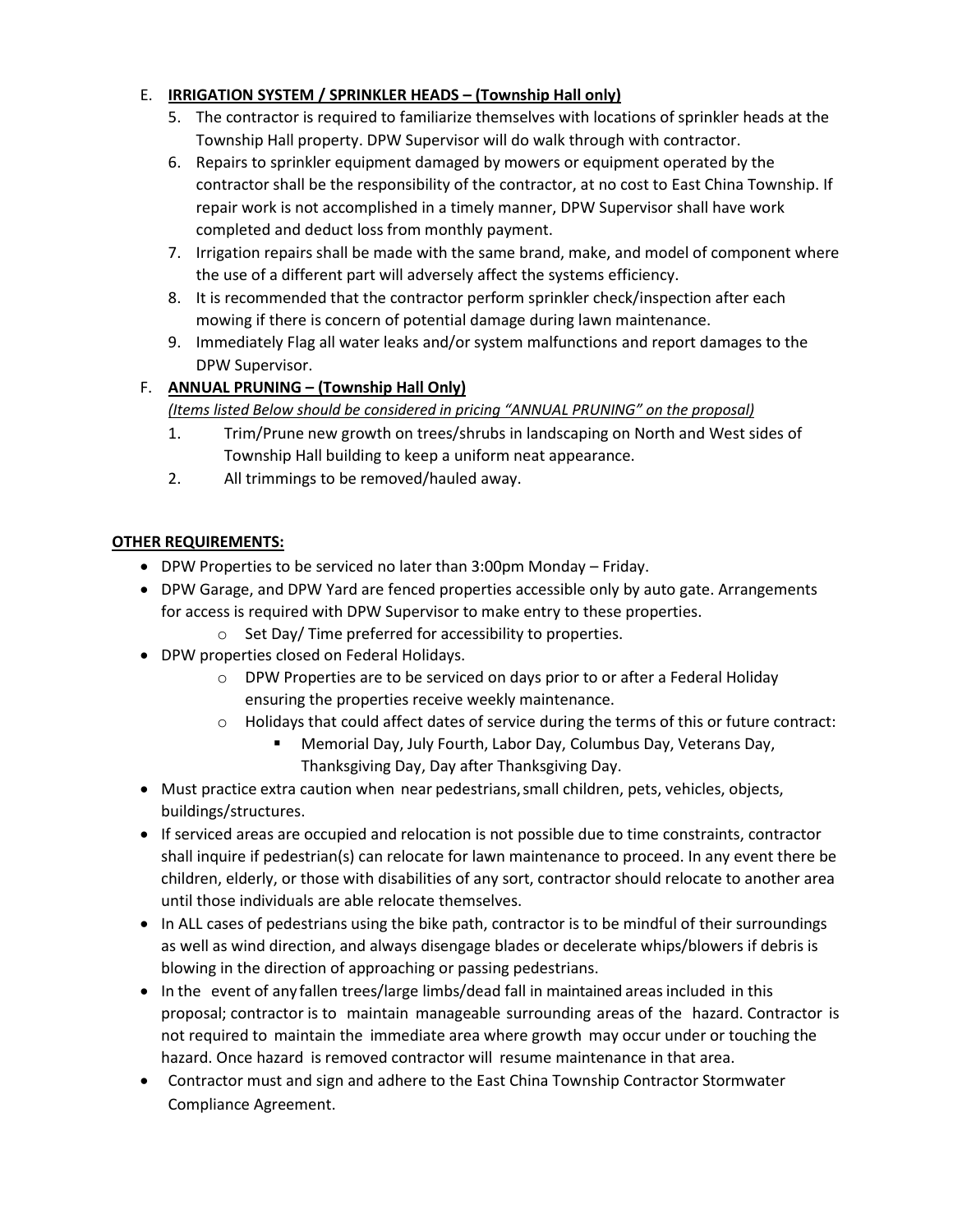#### **Insurance Requirements:**

Workers Compensation Insurance: The Contractor shall procure and maintain during the life of this contract Workers' Compensation Insurance, including Employers' Liability Coverage, in accordance with all applicable statues of the State of Michigan.

Commercial General Liability Insurance: The Contractor shall procure and maintain during the life of this contract, Commercial General Liability Insurance on an "Occurrence Basis" with limits of liability not less than \$1,000,000 per occurrence and aggregate for Personal Injury, Bodily Injury, and Property Damages. Coverage shall include the following extensions: (A) Contractual Liability; (B) Products and Completed Operations; (C) Independent Contractors Coverage; (D) Broad Form General Liability Extensions or equivalent; (E) Deletion of all Explosion, Collapse, and Underground (XCU) Exclusions.

Motor Vehicle Liability: The Contractor shall procure and maintain during the life of this contract Motor Vehicle Liability Insurance, including Michigan No-Fault Coverages, with limits of liability not less than \$1,000,000 per occurrence combined single limit, Bodily Injury, and Property Damage. Coverage shall include all owned vehicles, all non-owned vehicles, and all hired vehicles.

Owners' and Contractors' Protective Liability: The Contractor t shall procure andmaintain during the life of this Contract, a separate Owners,' and Contractors' Protective Liability Policy with limits of liability not less than \$1,000,000 per occurrence and aggregate for Personal Injury, Bodily Injury, and Property Damages. The Township shall be "Named Insured" on said coverage.

Additional Insured: Commercial General Liability, Motor Vehicle Liability, and Pollution Liability insurance, as described above, shall include an endorsement stating that the following shall be *Additional Insured:* East China Township, all elected and appointed officials, all employees and volunteers, all boards, commissions, and/or authorities and board members, including **employees and volunteers thereof.**

Cancellation Notice: All policies of insurance, as described above, shall include an endorsement reading as follows: "It is understood and agreed that Thirty (30) days Advance Written Notice of Cancellation, Non-Renewal, Reduction, and/or Material Change shall be sent to: DPW Supervisor Blayn Szyska at 5111River Rd., East China, Ml, 48054.

Proof of Insurance Coverage: Contractor shall provide the Township at the time that the contracts are returned by him/her for execution, a Certificate of Insurance as well as the required endorsements. In lieu of required endorsements, if applicable, a copy of the policy sections where coverage is provided for additional insured and cancellation notice would be acceptable.

Expiration: If any of the above coverages expire during the term of this Contract, the Contractor shall deliver renewal certificates and endorsements to the Township at least ten days priorto the expiration date.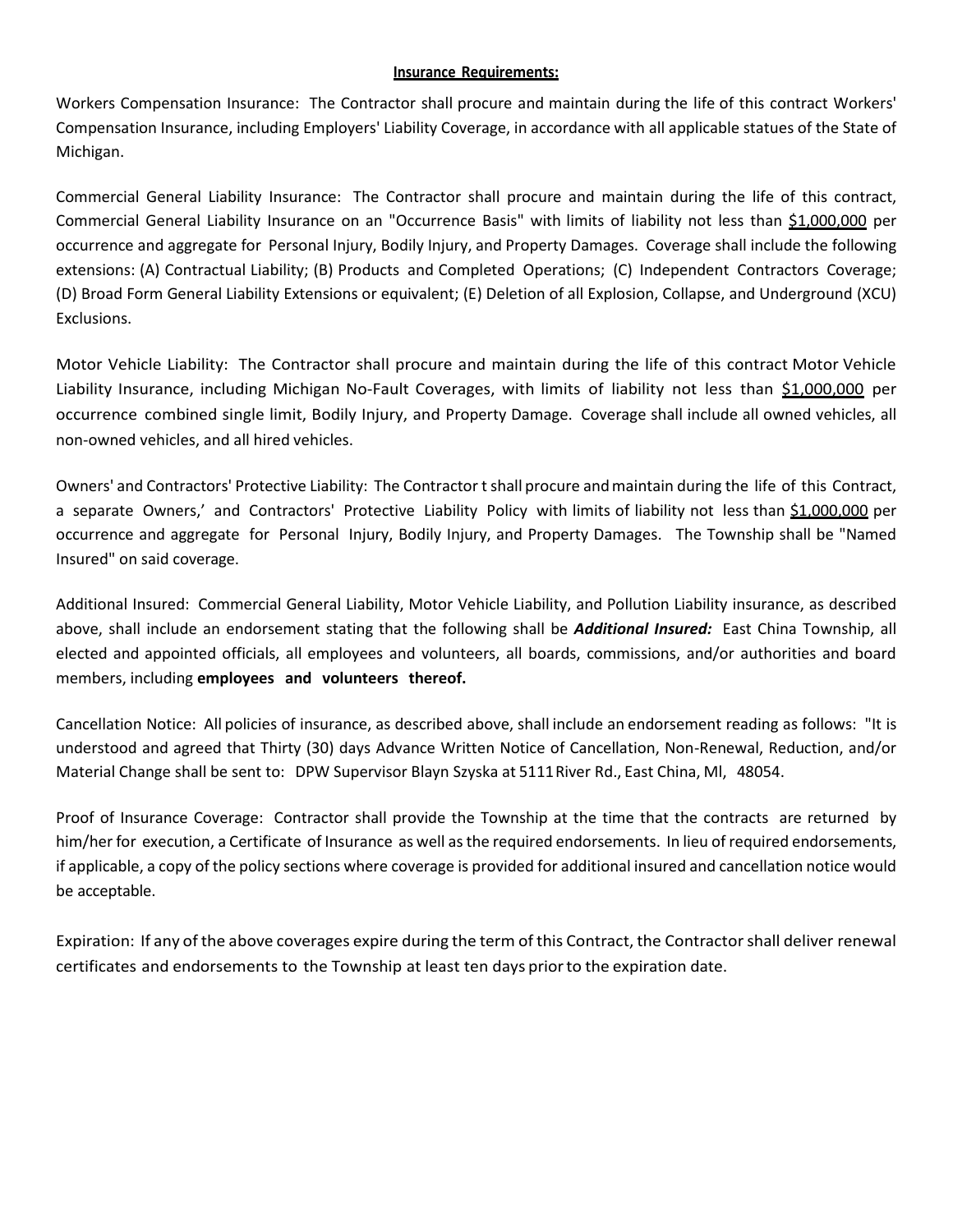#### **This Proposal Form to be submitted in a sealed envelope**

Our intention is to service all areas weekly for 20 continuous weeks for the 2022 season. Estimated start date July 11<sup>th</sup>, 2022, ending November 28<sup>th</sup>. Spring clean-up and Fall clean-up are one-time fees. Fall Clean-up to be completed in November.

*Individual Prices should reflect the scope of work detailed in "General Scope of Work" and "Detailed Descriptions"*

| Township                    |                                      |
|-----------------------------|--------------------------------------|
| <b>Township Hall</b>        | Cost Per Weekly: Cut/Trim            |
| - 5111 River Road           | Cost Per Application: Weed Control - |
|                             | Cost Per Season: Weed Control -      |
|                             | <b>Cost Per Annual Pruning</b>       |
|                             | Cost Per Monthly Stick Edging -      |
|                             | Cost for Spring Clean-Up             |
|                             | Cost for Fall Clean-Up               |
| <b>Vacant Lot</b><br>2.)    | Cost Per Weekly: Cut/Trim            |
| South of Twp. Hall          | Cost for Spring Clean-Up             |
| - 5111 River Road           | Cost for Fall Clean-Up               |
| <b>Tennis Court Lot</b>     | Cost Per Weekly: Cut/Trim            |
| - 211-299 Recor Road        | Cost Per Application: Weed Control - |
|                             | Cost Per Season: Weed Control -      |
|                             | Cost for Spring Clean-Up             |
|                             | Cost for Fall Clean-Up               |
| <u>Bryson Lane</u> –<br>4.) | Cost Per Weekly: Cut/Trim            |
| <b>Vacant Lot</b>           | Cost for Spring Clean-Up             |
| - 5101 Bryson Lane          | Cost for Fall Clean-Up               |
|                             |                                      |
| <b>Bike Path</b><br>5.)     | Cost Per Weekly: Cut/Trim            |
| <b>DPW</b>                  |                                      |
| <b>DPW Garage</b>           | Cost Per Weekly: Cut/Trim            |
| - 205 Recor Road            | Cost Per Application: Weed Control - |
|                             | Cost Per Season: Weed Control -      |
|                             | Cost for Spring Clean-Up             |
|                             | Cost for Fall Clean-Up               |
| <b>DPW Yard</b><br>7.)      | Cost Per Weekly: Cut/Trim            |
| - 1427 Springborn Road      | Cost Per Application: Weed Control - |
|                             | Cost Per Season: Weed Control -      |
|                             | Cost for Spring Clean-Up             |
|                             | Cost for Fall Clean-Up               |